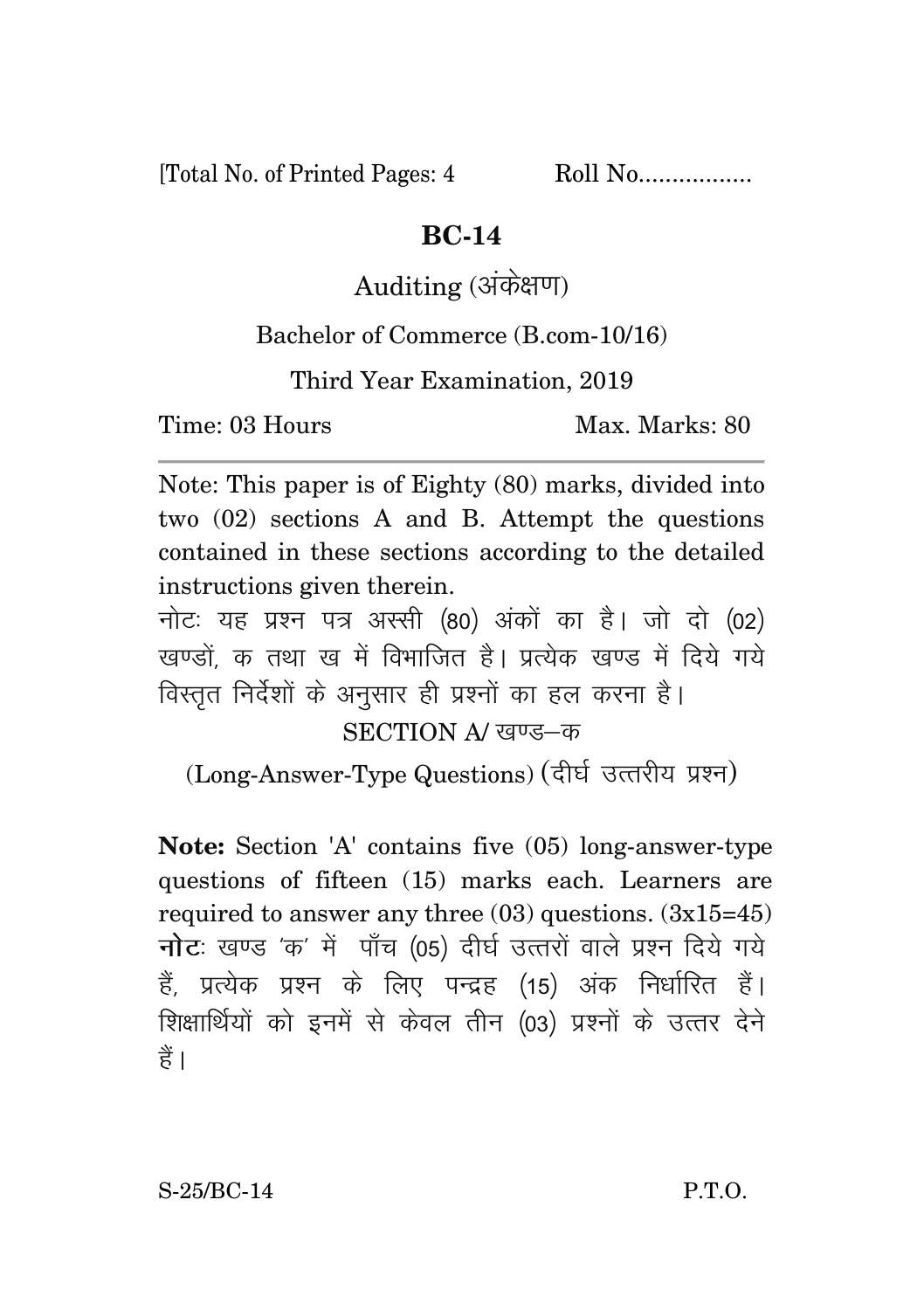- 1. Define Auditing and discuss the objects of auditing. Can an auditor present errors and fraud? अंकेक्षण की परिभाषा दीजिये तथा इसके उददेश्यों की व्याख्या कीजिये। क्या अंकेक्षक त्रटियों एवं जालसाजी को रोक सकता है?
- 2. What do you mean by internal audit? Explain the difference between Internal audit and Independent audit.

आन्तरिक अंकेक्षण से आप क्या समझते हैं? आन्तरिक अंकेक्षण तथा स्वतंत्र अंकेक्षण में अन्तर स्पष्ट कीजिये।

3. What is vouching? Explain its advantages and objects.

प्रमाणन क्या है? इसके लाभों एवं उददेश्यों को बताइए।

4. What is Memorandum of Association? How would you audit the same?

पार्षद सीमा नियम क्या है? इसका अंकेक्षण आप किस प्रकार करेंगे?

5. What is investigation? Why is it done? Explain its various kinds.

अनसंधान क्या है? यह क्यों किया जाता है? इसके विभिन्न प्रकारों को बताइये?

S-25/BC-14 2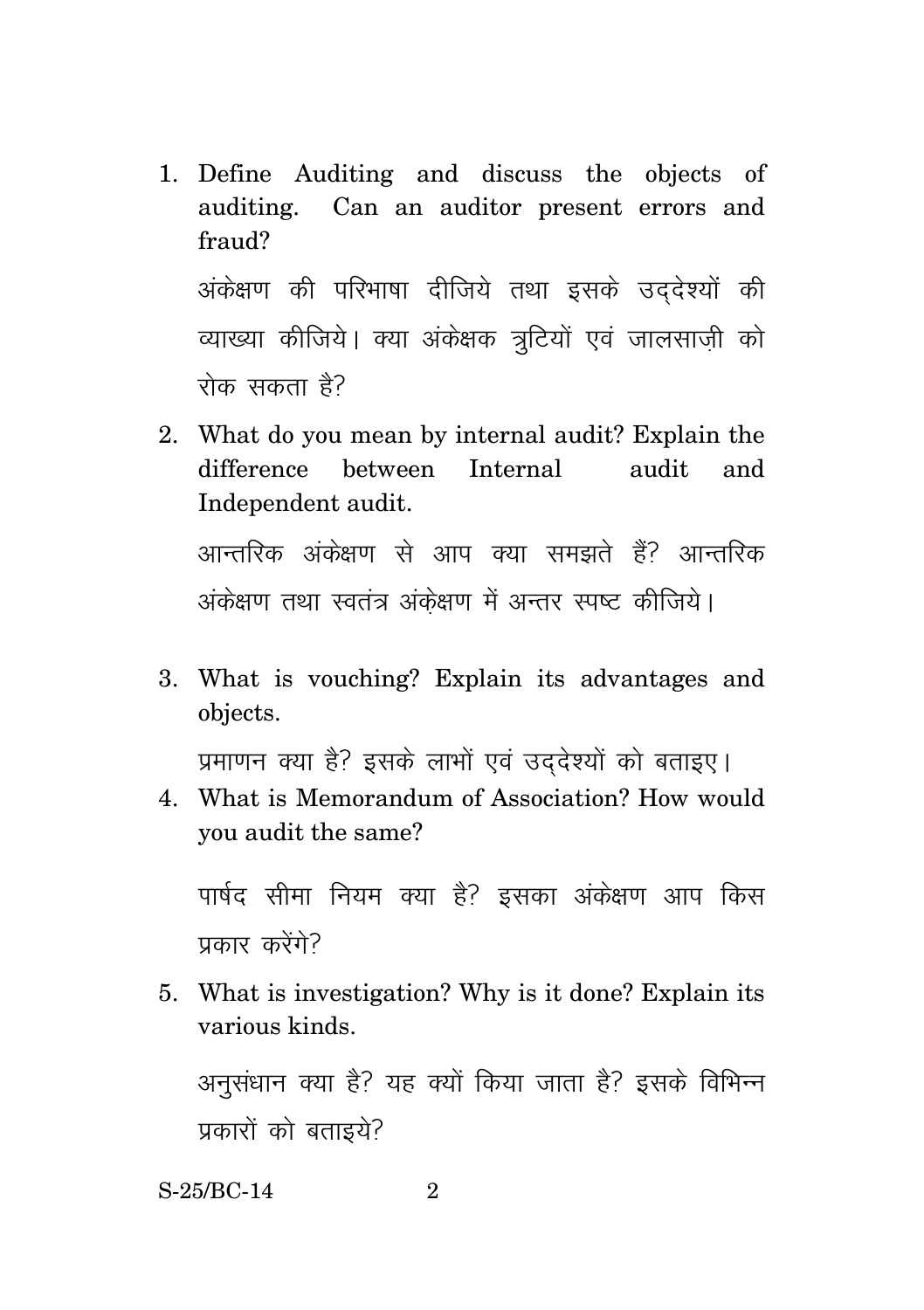Section B / (खण्ड-ख) (Short Answer Type Questions) (लघु उत्तरों वाले प्रश्न)

**Note**: Section 'B' contains eight (08) short-answer type questions of seven (07) marks each learners are required to answer any five (05) question only.  $(5x7=35)$ 

**नोट**: खण्ड 'ख' में आठ (08) लघु उत्तरों वाले प्रश्न दिए गये हैं, प्रत्येक प्रश्न के लिए सात (07) अंक निर्धारित हैं। शिक्षार्थियों को इनमें से केवल पाँच (05) प्रश्नों के उत्तर देने हैं

1. Explain clearly the difference between" Internal check and Internal Audit ;

आन्तरिक निरीक्षण एवं आन्तरिक अंकेक्षण में अंतर स्पष्ट कीजिये।

2. What is the difference between 'verification' and valuation of Assets?

सम्पत्तियों के 'सत्यापन' तथा मुल्यांकन में क्या अंतर है?

3. What are the Legal rights Possessed by the Auditor?

कम्पनी अंकेक्षक को क्या वैधानिक अधिकार प्राप्त हैं?